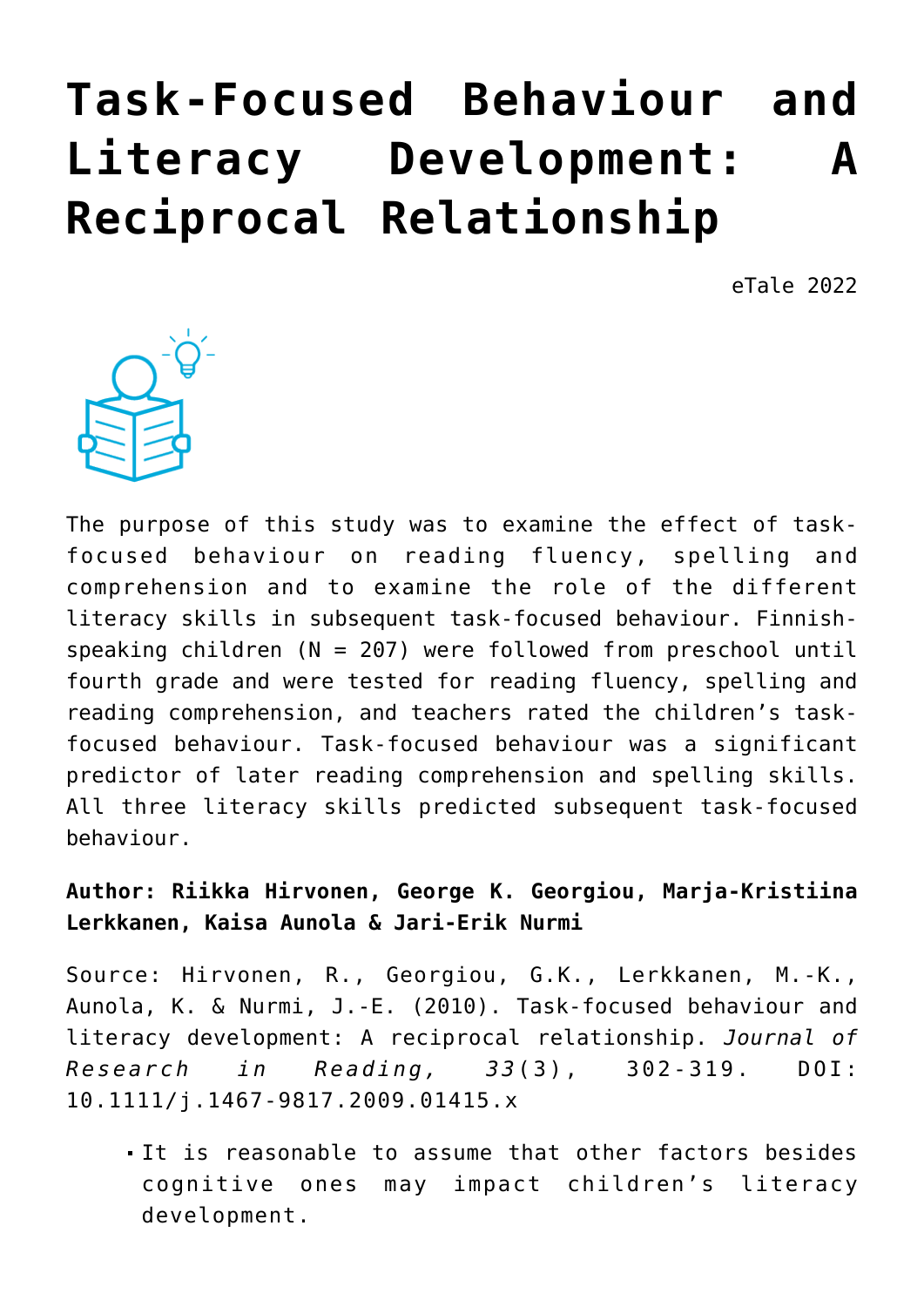- Children's positive self-concept and efficacy beliefs are grounded upon positive experiences in previous learning situations.
- Efficacy beliefs and self-confidence promote expectations of success in new learning situations, which further lead to more effort and task-focused behaviour.
- The extent to which children's task-focused behaviour may impact their literacy learning might vary according to how challenging the particular task is.
- It may be assumed that motivational factors, such as task-focused behaviour, are more likely to affect the process of learning to read in opaque languages.
- The difficulty of literacy learning tasks may also vary within a particular language.
- For example, in a longitudinal study with Greek primary school children, it was found that task-focused behaviour predicted children's subsequent spelling and reading comprehension, but not their reading fluency in later grades (Georgiou et al., 2010)
- The present study aimed to extend Georgiou et al.s' findings in a sample of Finnish-speaking children followed through from preschool to Grade 4.



#### **The study**

The present study highlights the benefits of engaging ELLs in multiliteracies pedagogy, based

This study aimed to determine the cross-lagged relationships between children's task-focused behaviour and their literacy skills. The research questions were: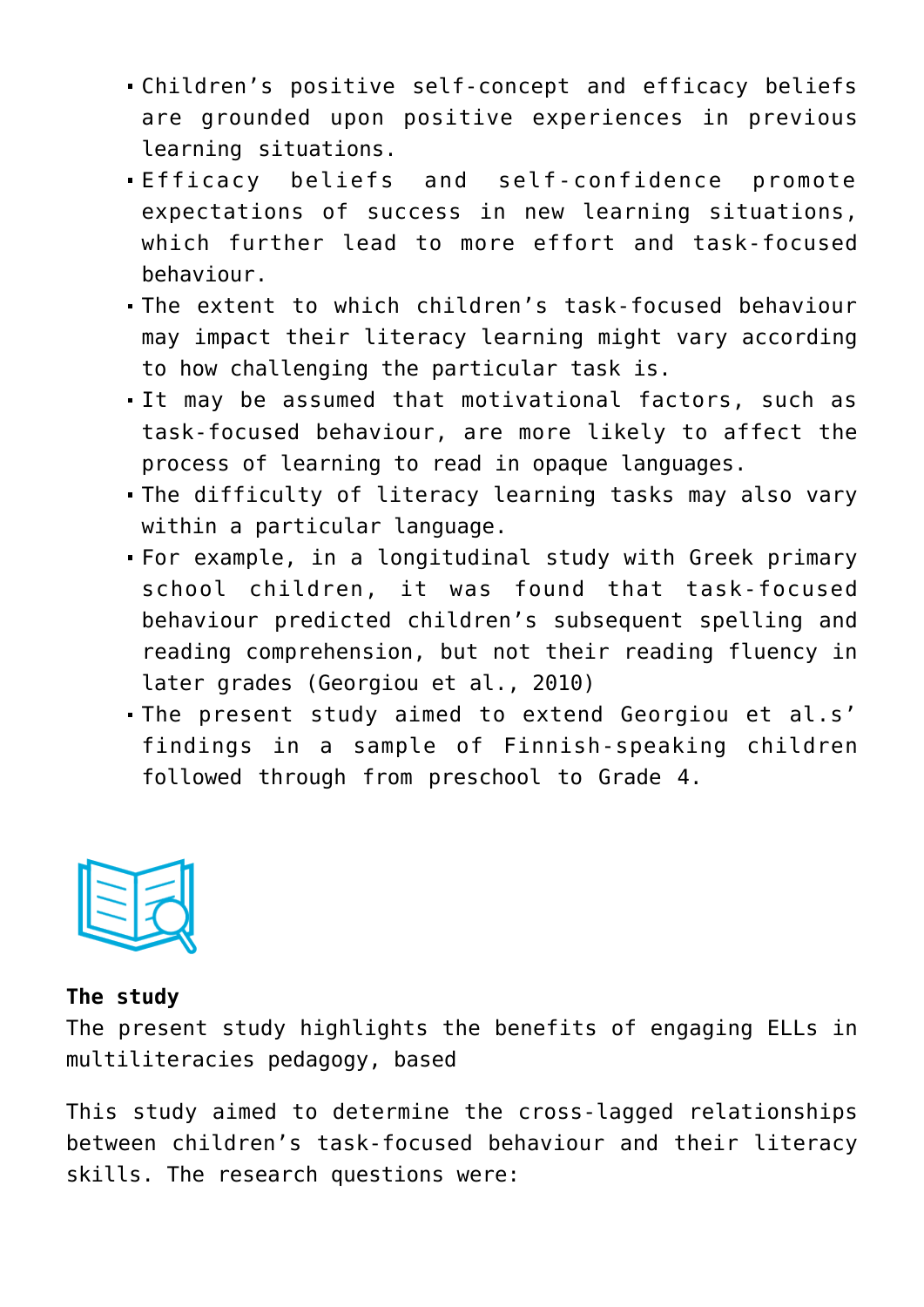- 1. Does task-focused behaviour predict reading fluency, spelling and comprehension after controlling for the preceding literacy level?
- 2. Do reading fluency, comprehension, and spelling predict task-focused behaviour after controlling for earlier task-focused behaviour?

### **Methods**

A total of 207 children (111 boys and 96 girls) were examined during their preschool and first, second and fourth school years. Children's prereading skills were tested, and the teacher rated their task-focused behaviour during preschool. In the first, second and fourth grades, the children were tested in reading fluency, reading comprehension and spelling; their task-focused behaviour was rated by the teacher.



### **Results**

- After controlling for the effects of gender, phonological awareness and letter knowledge, taskfocused behaviour accounted for 1–2% of unique variance in reading fluency, 3–5% of unique variance in spelling and 2–5% of unique variance in overall comprehension.
- After controlling for the effects of gender and previous task-focused behaviour, 3–10% of unique variance in task-focused behaviour was accounted for by phonological awareness and letter knowledge, 2–4% by reading fluency, 1–5% by spelling and 1–5% by comprehension.